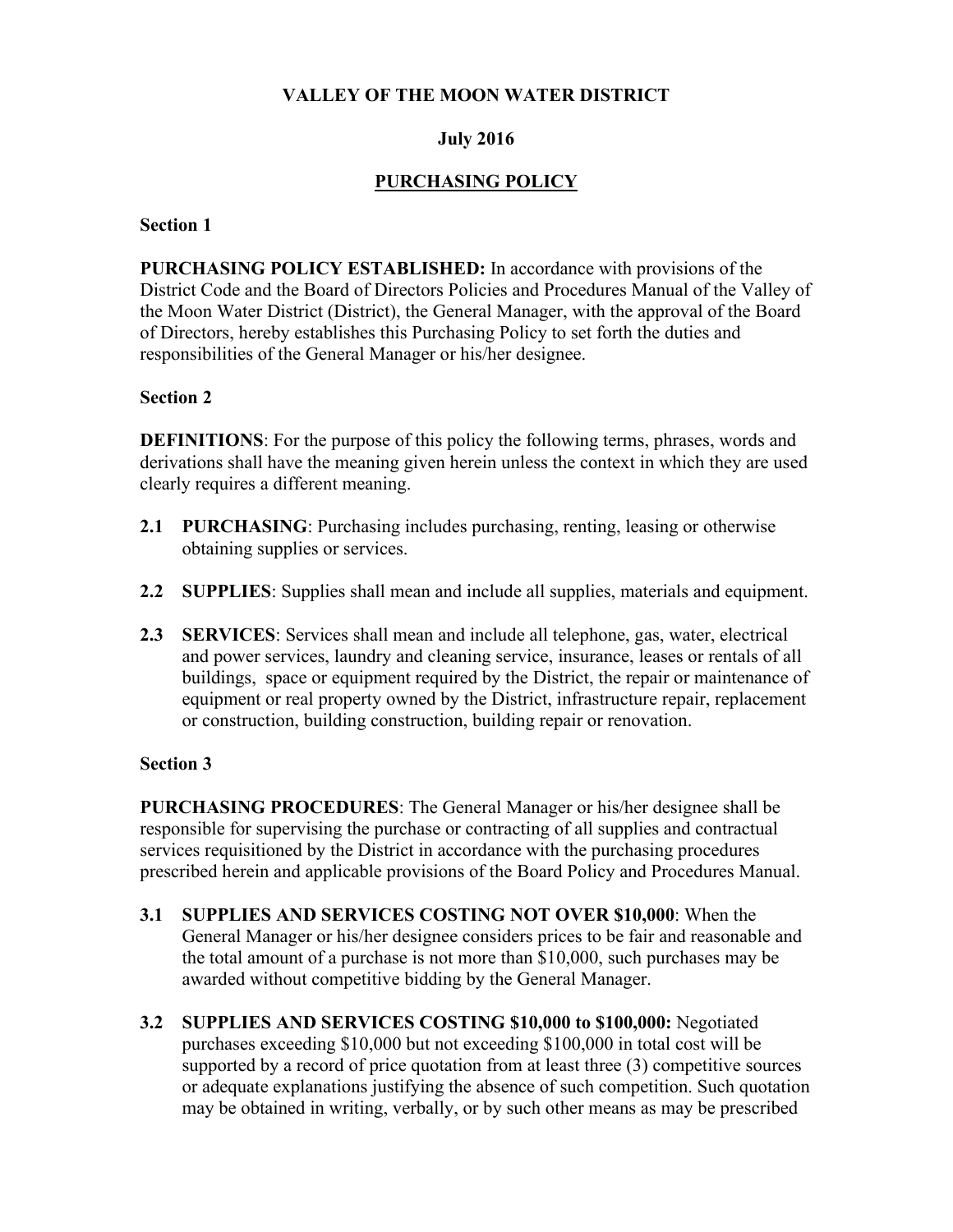by the General Manager or his/her designee as appropriate to the circumstances. These purchases are to be authorized by the General Manager.

- **3.3 SUPPLIES AND SERVICES COSTING MORE THAN \$100,000 AND ALL CONSTRUCTION CONTRACTS**: All supplies and services costing more than \$100,000 and all construction contracts shall be purchased/awarded by formal competitive bids from the lowest responsible bidder, after due notice inviting proposals and subject to the conditions under 3.3.1 to 3.3.9. Upon recommendation of the General Manager, all formal bids shall be awarded by the Board of Directors.
- **3.3.1 BID DEPOSITS**: Bid deposits will be required on all construction projects when the estimated value of work to be done exceeds \$50,000 or when deemed necessary by the General Manager or his/her designee or required by federal regulations, and that said bid deposits shall be prescribed in the public notice inviting bids. Bid deposits shall be a minimum of ten (10%) percent. Surety of the unsuccessful bidders shall be returned by the General Manager within a reasonable period of time. A successful bidder shall forfeit any surety required by the General Manager upon failure on his/her part to enter into a contract within ten (10) days after the award.
- **3.3.2 PERFORMANCE AND PAYMENT BONDS**: A 100% performance and payment bond will be required and shall be prescribed in the public notice inviting bids for all construction contracts.
- **3.3.3 BID OPENING PROCEDURE**: Bids shall be submitted sealed to the General Manager and shall be identified as bids on the envelope. Openings shall be in public at the time and place stated in the public notice. A record of all bids submitted shall be kept by the General Manager or his/her designee and such record shall be open to public inspection during regular business hours.
- **3.3.4 LOWEST RESPONSIBLE BIDDER**: Contracts shall be awarded to the lowest responsible bidder. In determining the lowest responsible bidder in addition to price, the following shall be considered:
	- 1) The ability, capacity, and skill of the bidder to perform the contract or provide the service required;
	- 2) Whether the bidder can perform the contract or provide the service promptly, or within the time specified, without delay or interference;
	- 3) The character, integrity, reputation, judgment, experience and efficiency of the bidder;
	- 4) The quality of performance of previous contracts or services;
	- 5) The previous and existing compliance by the bidder with laws and ordinances relating to the contract or services and supplies;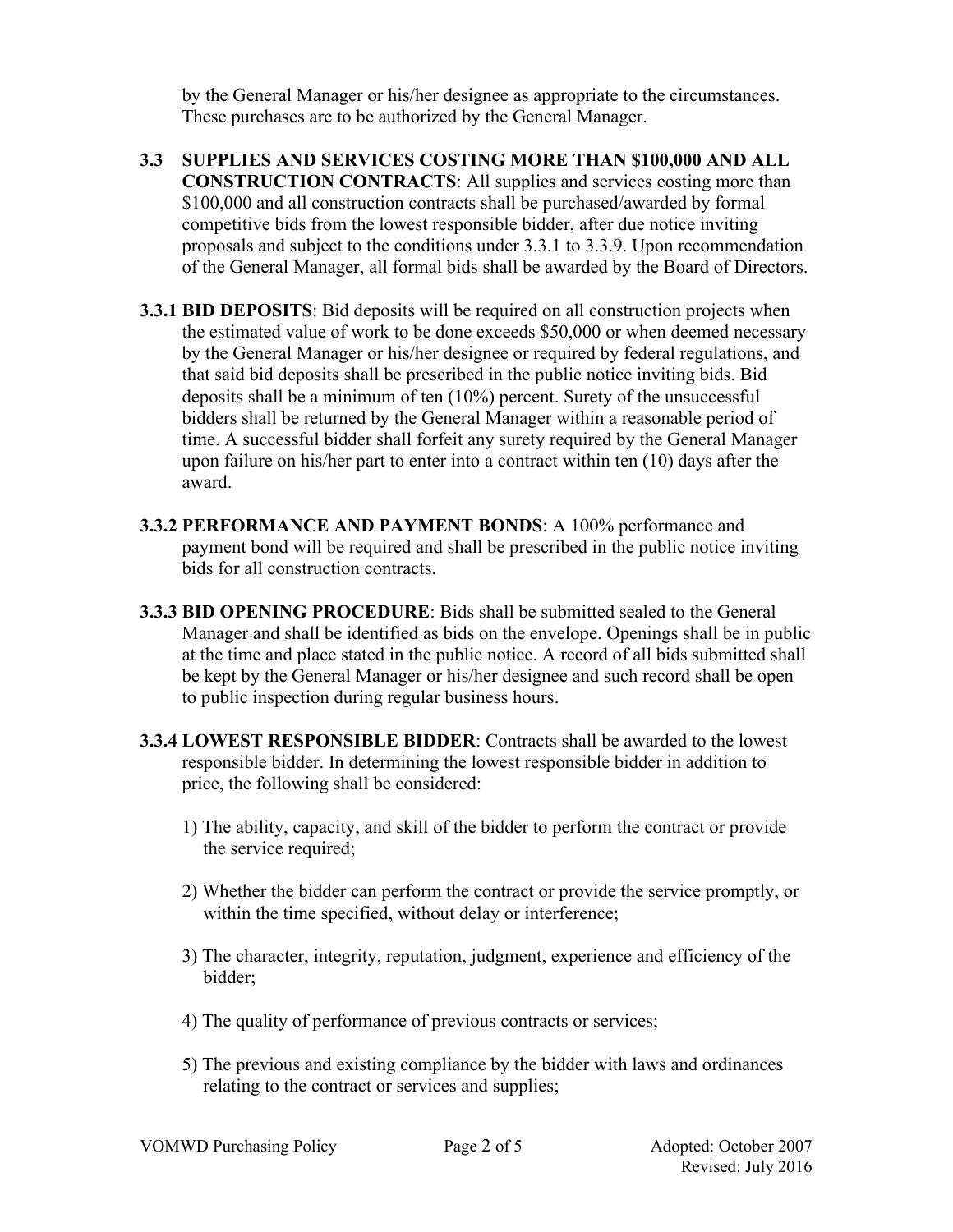- 6) The sufficiency of the financial resources and ability of the bidder to perform the contract or provide the services and supplies;
- 7) The quality, availability and adaptability of the supplies or contractual services to the particular use required;
- 8) The number and the scope of conditions attached to the bid;
- 9) Submission of all required documents, addendums, etc. at the time of the bid
- **3.3.5 AWARD TO OTHER THAN LOW BIDDER**: When the award is not given to the lowest bidder, a statement of the reasons for placing the order elsewhere shall be prepared and filed with the papers relating to the transaction.
- **3.3.6 TIE BIDS**: If all bids received are for the same total amount or unit price, quality and service being equal, the contract shall be awarded first to a local bidder and second to an in-state bidder. If neither of the above applies, the contract shall be awarded to one of the tie bidders by drawing lots in public.
- **3.3.7 REJECTION OF BIDS**: The Board of Directors, upon recommendation of the General Manager, shall have the authority to reject any and all bids when bids are deemed non-responsive, token, collusive or otherwise non-acceptable, and such action is in the best interest of the District.
- **3.3.8 EMERGENCIES**: When the public exigency will not permit the delay incident to advertising, the General Manager may authorize immediate negotiated purchases of supplies or services necessary to protect the best interest of the District. Awards done as emergencies shall be documented and forwarded to the Board of Directors for ratification.
- **3.3.9 FORMAL COMPETITIVE BIDS IMPRACTICAL**: Services and Materials for which it is impractical or impossible to obtain competitive bids because of the specialized and professional nature of these services, their purchase shall be effected in a manner which is in the best interest of the District.
- **3.4 ENGINEERING AND CONSULTANT SERVICES**: It is the policy of the District to award contracts for such services on the basis of demonstrated competence and qualifications for the type of professional services required, the technical merits of offers and the price for which services are to be rendered.
- **3.4.1 ENGINEERING AND CONSULTANT SERVICES COSTING NOT OVER \$10,000**: When the General Manager or his/her designee considers prices to be fair and reasonable and the total amount of a purchase is not more than \$10,000, such purchases may be awarded without competitive proposals by the General Manager.
- **3.4.2 ENGINEERING AND CONSULTANT SERVICES COSTING \$10,000 to \$100,000:** Negotiated purchases exceeding \$10,000 but not exceeding \$100,000 in total cost will be supported by a record of price quotation from at least three (3)

VOMWD Purchasing Policy Page 3 of 5 Adopted: October 2007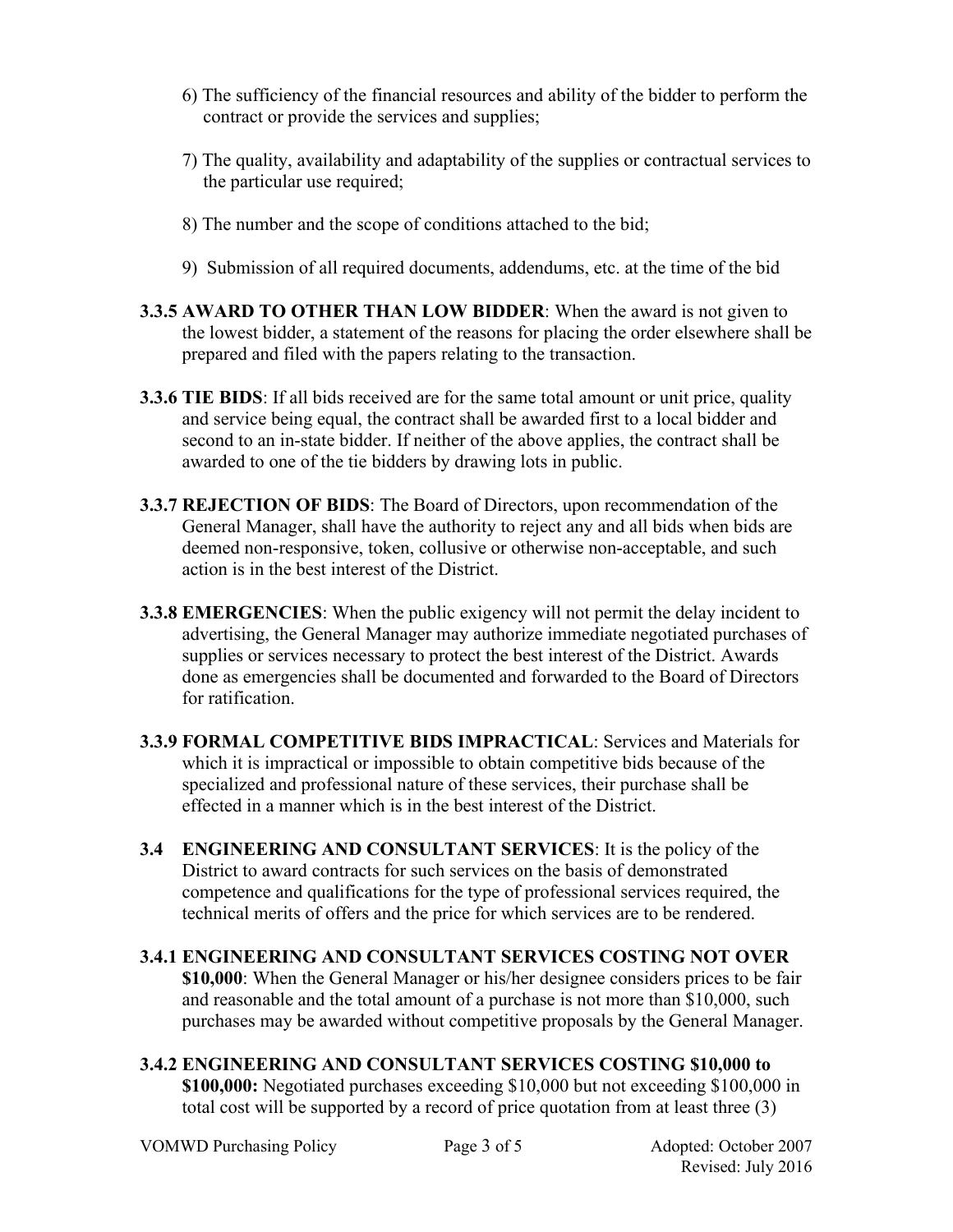competitive sources or adequate explanations justifying the absence of such competition. Such quotation may be obtained in writing, verbally, or by such other means as may be prescribed by the General Manager or his/her designee as appropriate to the circumstances. These purchases are to be authorized by the General Manager.

- **3.4.3 ENGINEERING AND CONSULTANT SERVICES COSTING MORE THAN \$100,000 AND ALL CONSTRUCTION CONTRACTS**: All engineering and consultant services costing more than \$100,000 shall be awarded by formal request for proposal. Upon recommendation of the General Manager, all formal bids shall be awarded by the Board of Directors.
- **3.4.1 FEES**: Sealed fee statements shall be submitted at the same time as the proposal. No District contracts shall be awarded wherein the fee is stated as a percentage of the project cost. The preferred method of establishing a fee shall be that of a not-toexceed amount. Other methods may, at the discretion of the General Manager, be employed if it is impossible to arrive at a not to exceed amount.
- **3.4.2 SELECTION**: The General Manager or his/her designee shall:
	- 1.) Develop a scoring matrix that is included in the request for proposals
	- 2.) Solicit proposals from at least three vendors when practical
	- 3.) Score and select responsive proposals according to the matrix
- **3.4.3 INSURANCE AND BONDS**: All firms selected as being adequately qualified must provide evidence of insurance covering their entire scope of operation for any "error or omissions" resulting from their endeavors. The amounts of such insurance coverage shall be commensurate with the magnitude of the project under consideration and shall be established by the General Manager or his/her designee. Should timely performance be a matter of importance to the District, the firm selected may be requested to furnish an acceptable performance bond and/or such other form of surety as may be mutually agreed upon to insure adherence to a mutually agreed upon time schedule.
- **3.4.4 NEGOTIATION OF FEES**: Once the General Manager has selected and rated those firms adequately qualified for a specific project and has reviewed the fee statements, the General Manager shall negotiate a contract with the highest rated firm at compensation which he/she determines to be fair and reasonable to the District. In making this decision, he/she shall take into account the estimated value of the services to be rendered, the scope, complexity and professional nature thereof.
- **3.4.5 FORMAL COMPETITIVE RFP'S IMPRACTICLE:** Engineering and Consultancy Services for which it is impractical to obtain competitive bids because of the specific expertise, specialized knowledge and professional nature of these services, their services shall be contracted in a manner which is in the best interest of the District.